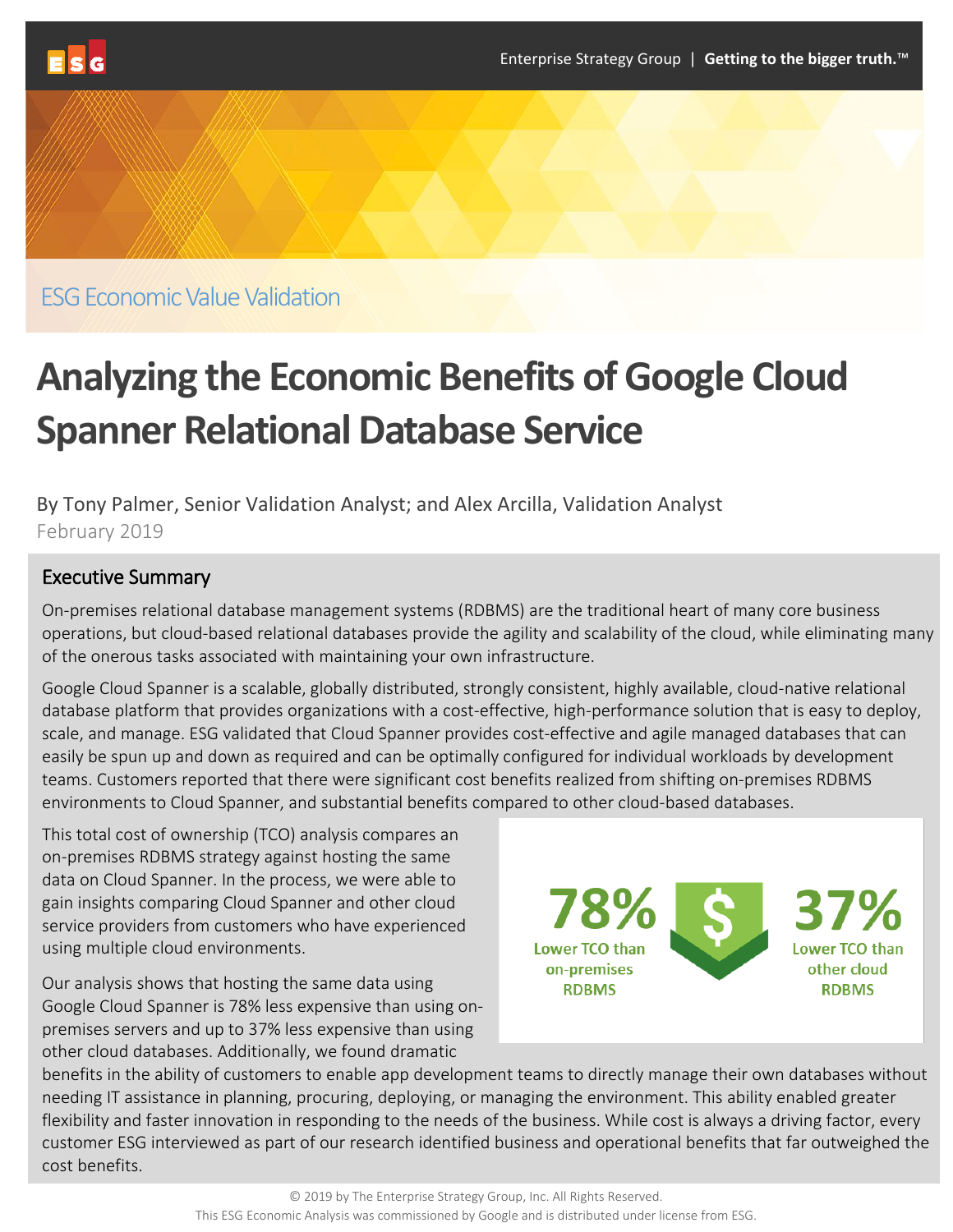## **Introduction**

This ESG Economic Value Audit focused on the quantitative and qualitative benefits organizations can expect from leveraging Cloud Spanner instead of deploying on-premises relational database systems like Oracle or MySQL, or leveraging other cloud-based managed database solutions like AWS DynamoDB or Azure CosmosDB. ESG created a modeled scenario that factored in cost of servers, storage, software, support, maintenance, and administration over a three-year period.

### **Challenges**

The database market continues to evolve rapidly, no longer dominated by just a handful of traditional approaches. One of the biggest impacts has been the availability—and increasing popularity—of public cloud options. Businesses are finding new opportunities in cloud-based databases, and not only for dev/test or transient workloads. Over 80% of businesses surveyed by ESG currently use or expect to use public cloud-based production databases. ESG's 2019 Technology Spending Intentions Survey asked organizations how they have used public cloud infrastructure, and 49% of respondents cited running production applications, with 47% stating business intelligence/data analytics. Respondents could select more than one response. (see Figure [1](#page-1-0)). $^1$ 

#### **Figure 1. Cloud Infrastructure Trends**

# For which of the following purposes does your organization use cloud infrastructure services (IaaS and/or PaaS)? (Percent of respondents, N=438, multiple responses accepted)



#### *Source: Enterprise Strategy Group*

While cloud has been popular for non-production and temporary workloads for some time, its adoption for full production use cases represents a significant attitudinal shift. This trend is unlikely to reverse course soon, as a variety of cloud service providers offer increasingly strong alternatives and deliver enterprise (or better) quality at competitive prices.

<span id="page-1-0"></span> <sup>1</sup> Source: ESG Research Report, *2019 Technology [Spending Intentions Survey](https://research.esg-global.com/reportaction/2019technologyspendingintentions/Toc)*, February 2019.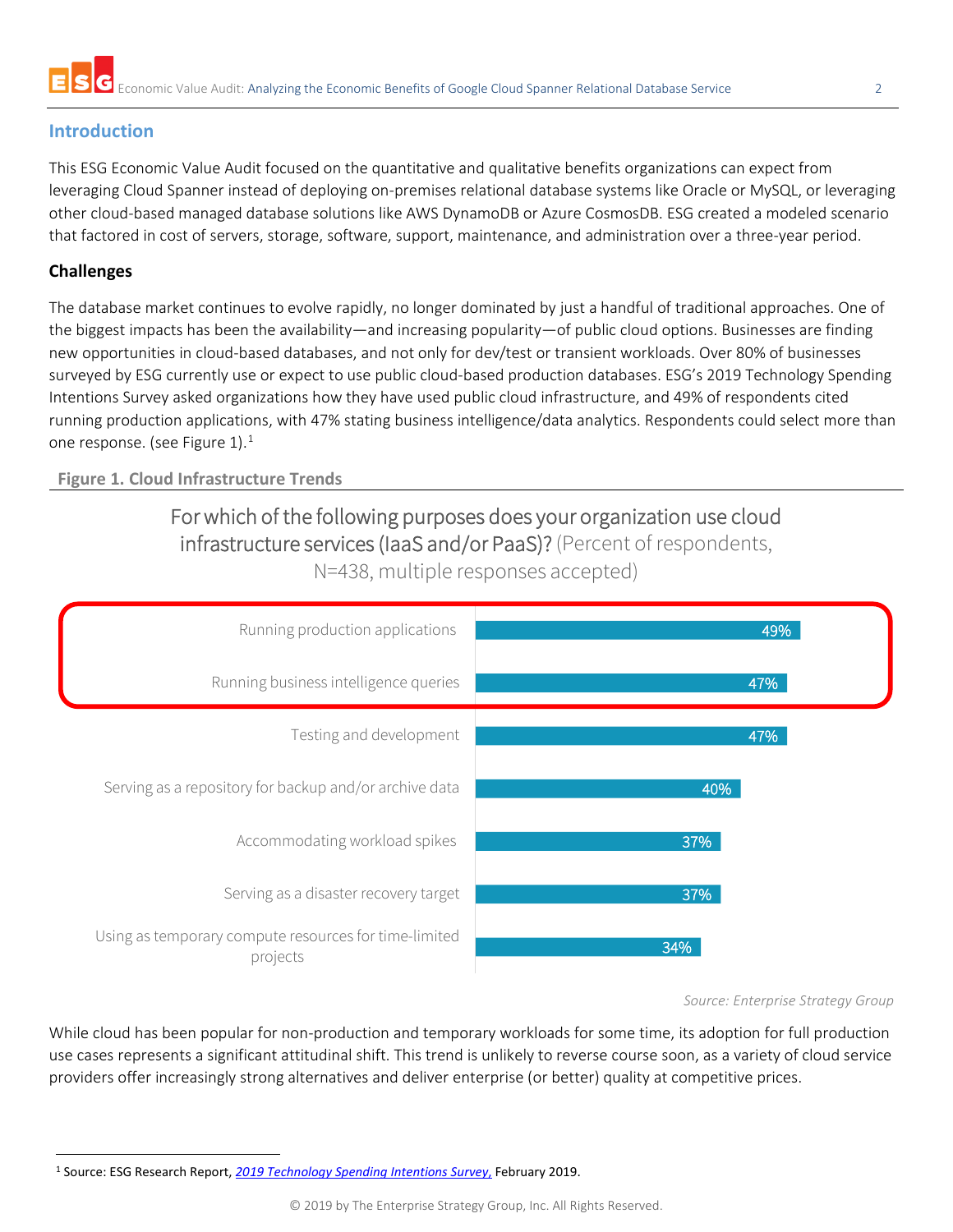#### **The Solution: Google Cloud Spanner**

Cloud Spanner is a globally distributed, strongly consistent database service built specifically for the cloud to combine the benefits of relational database structure with non-relational horizontal scale. This combination is designed to deliver highperformance transactions and strong consistency across rows, regions, and continents with a 99.999% availability SLA, no planned downtime, and enterprise-grade security. The service provides relational semantics and handles schema changes as an online operation with no planned downtime. Organizations can leverage existing skills to query data in Cloud Spanner using familiar, industry-standard ANSI 2011 SQL. Cloud Spanner also provides automatic sharding. A database shard is a horizontal partition of data in a database. Shards are held on separate database servers within a Cloud Spanner instance to distribute load. Google Cloud's security architecture includes encryption by default in transit and at rest, identity and access management, comprehensive audit logging, custom-manufactured hardware, hardware tracking and disposal, and Google's extensive global network.



**Figure 2. Google Cloud Spanner**

#### **ESG Economic Validation**

ESG completed a quantitative economic analysis of Cloud Spanner. Focus was placed on the economic benefits organizations can expect when leveraging Cloud Spanner compared with on-premises relational database clusters and other cloud-native database offerings, like AWS DynamoDB and Azure CosmosDB.

ESG's Economic Validation process is a proven method for understanding, validating, quantifying, and modeling the economic value propositions of a product or solution. The process leverages ESG's core competencies in market and industry analysis, forward-looking research, and technical/economic validation.

ESG conducted in-depth interviews with end-users to better understand and quantify how Cloud Spanner has impacted their organizations, particularly in comparison with previously deployed and/or experienced solutions. In addition to having experience with on-premises relational database solutions, some of the customers interviewed had migrated their other cloud database environments to Cloud Spanner and were able to give feedback on ongoing administration differences between the cloud solutions. The qualitative and quantitative findings were used as the basis for a simple economic model comparing the expected costs of on-premises and various cloud-native managed database services.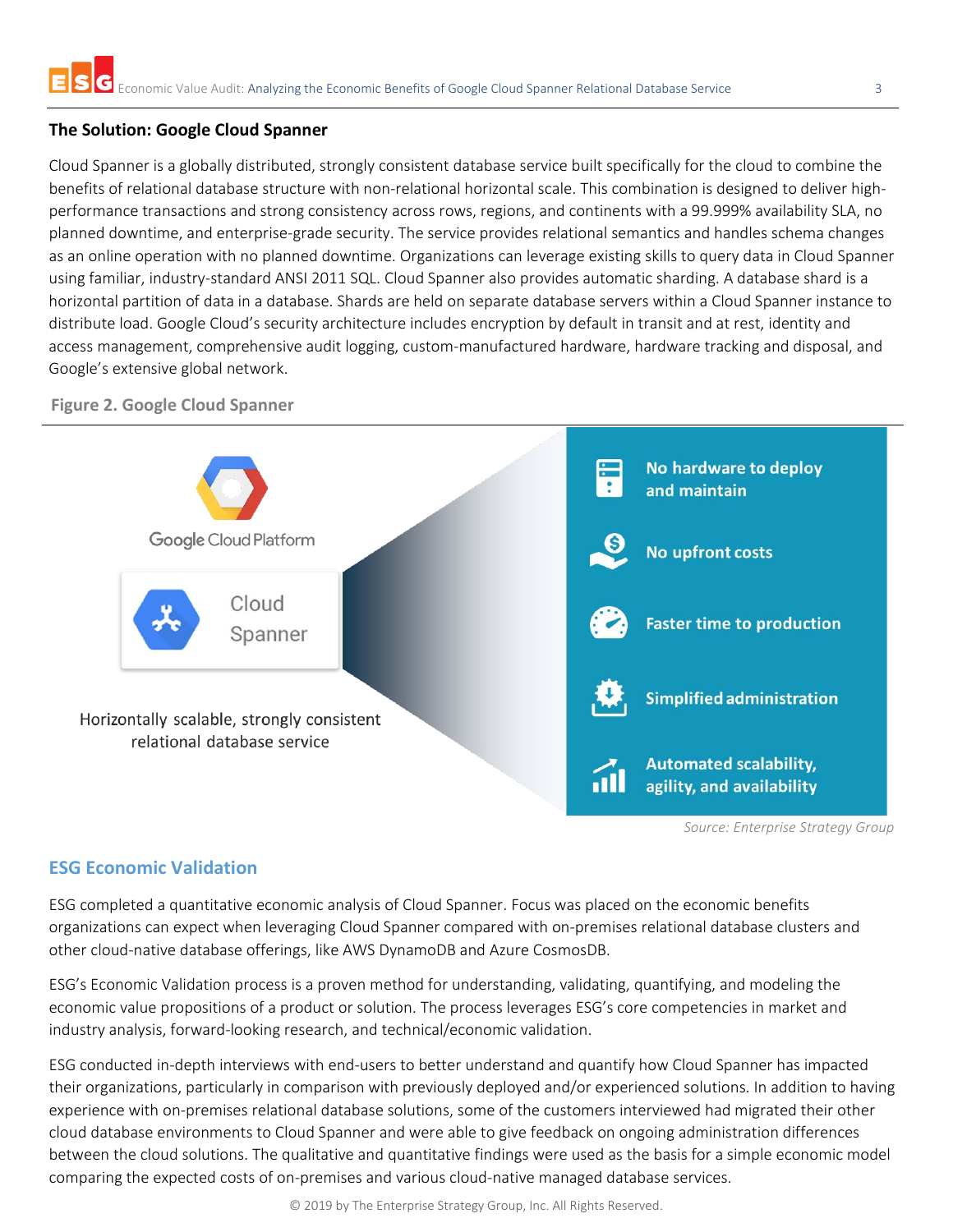#### **Google Cloud Spanner Economic Value Overview**

ESG's economic analysis revealed that an effective deployment of Cloud Spanner can provide significant cost, administration, and agility benefits when compared with other competitive on-premises and cloud deployments. Additionally, ESG found the flexibility and cost structure of Cloud Spanner provides savings and benefits even when compared with using alternative cloud deployments. We also found that Spanner provided customers with significant savings and benefits in the following categories:

- No hardware, software, or infrastructure investment—Cloud Spanner is a cloud-native, fully managed database service with no hardware to manage. Google keeps the service up and running—including patching and disaster recovery. The drastically reduced need for onsite hardware results in lower upfront costs while the simplified scalability of a Cloud Spanner environment eliminates the need to over-purchase hardware or over-provision cloud services. Additionally, Cloud Spanner has pre-provisioned resources, so costs can be controlled and forecasted.
- Simplified administration—ESG validated that administration, maintenance, and operation of a Cloud Spanner environment is easier, faster, and more effective than managing alternative on-premises or cloud-based solutions. Organizations can spend less time managing, and more time adding value. In traditional RDBMS environments, developers build application logic to handle transactions and/or eventual consistency. Because Cloud Spanner offers strong consistency, scale, and relational semantics including transactions, it can make it easier for developers to produce cleaner code. Maintenance is simplified with online schema updates and automatic sharding.
- Automated scalability, availability, and agility—Cloud Spanner can be scaled on demand without downtime as the application grows, so there is no need for over-provisioning to reserve capacity ahead of time. Customers reported that Cloud Spanner enabled them to enhance business agility, which allowed them to harness the value of their data to better service existing customers and open new revenue streams. Strong consistency across tables, regions, and continents means that Cloud Spanner can achieve global scale when organizations need it.

#### Lower Hardware Investment/Upfront Costs

Building and maintaining an on-premises database environment requires significant upfront hardware, software, and personnel costs. Some cloud database services still require the provisioning of disk (cloud storage) separately from the database service. Customers have found that by deploying on or migrating to Cloud Spanner they could:

- Reduce or eliminate upfront costs—Shifting to Cloud Spanner eliminates the need for the server and storage hardware required for on-premises environments. When compared with other database solutions (both onpremises and cloud-based), Cloud Spanner provided less costly and more predictable planning, purchasing, and deployment.
- Eliminate the need to overbuy capacity—The ability to effectively spin up databases in a Cloud Spanner environment in minutes eliminates the need to project, procure, deploy, and maintain excess capacity to handle spikes, seasonal requirements, and company growth. The per-node/per-hour billing of Cloud Spanner allows customers to pay for what they need in the moment instead of funding future growth. The virtually unlimited capacity of Google Cloud allows Cloud Spanner customers to plan and sell without concern for the ability to store and access data. Customers reported that the ability to quickly deploy apps without provisioning reduces cost while giving them just-in-time access to the exact amount of resources needed to complete the job.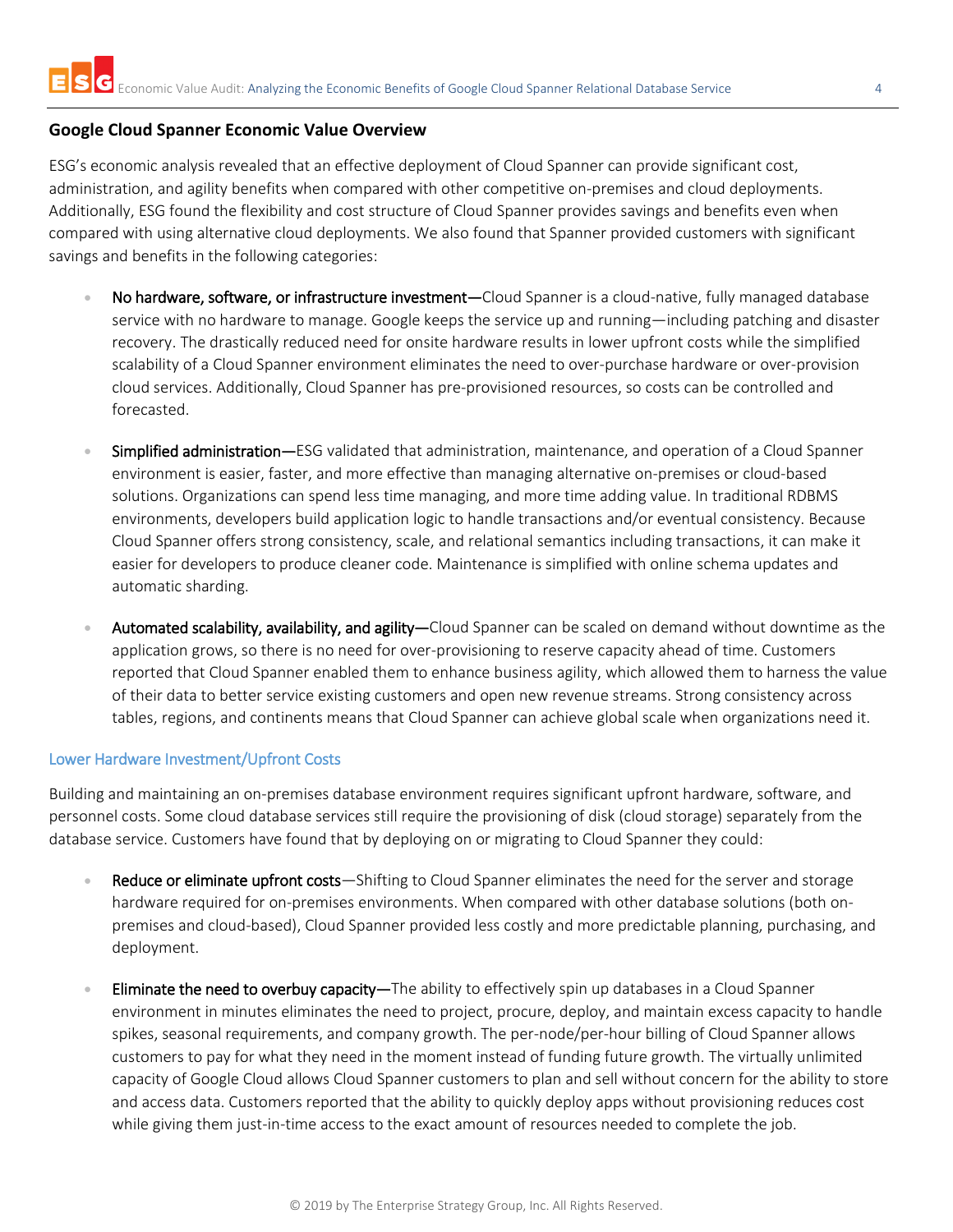Achieve simplicity—For companies opting for on-premises solutions, the forecasted data storage and data processing requirements necessitate complex planning in both hardware needs and the physical space to house that hardware. Hardware costs go far beyond the acquisition of the actual servers. Companies are forced to plan and fund real estate to house servers and storage arrays while keeping them powered, cooled, and administered. Cloud Spanner eliminates this need as it allows you to focus on gaining insight from your data instead of planning for storage of your data. Billing is simplified also—there's no need for large upfront costs or unplanned expenses if the environment grows beyond forecasted requirements for data storage and processing power. Cloud Spanner allows for a level of expense predictability, enabling organizations to plan for other value-added projects.

*"We used to budget millions of dollars per year for our RDBMS environment including hardware, software, and staffing. Even worse, we sometimes had to tell our business groups to wait weeks on a project while we sourced and deployed more capacity to handle their needs. This was completely eliminated when we migrated to Cloud Spanner. We reduced our capital and operational expenditures costs by nearly 80% and made our DBAs completely self-sufficient." Data Engineering Manager, Global 500 Pharmaceutical Firm*

#### Simplified Administration

Customers reported a 90% reduction in administration costs when moving on-premises RDBMS operations to Google Cloud Spanner and up to a 78% savings in administrative costs when shifting from other cloud services to Cloud Spanner. In addition to the elimination of many of the tasks associated with an onpremises RDBMS cluster, the simplicity of administering Cloud Spanner allows less experienced and less expensive resources to complete most of the simplified tasks. For example, customers we interviewed reported that on-premises resources took an average of weeks to months to provision and configure clusters for applications while creating the same capability with Cloud Spanner takes minutes.

*"We had one employee working 10 hours a week purely focused on Apache Cassandra. This was a high salaried employee. This was eliminated when we migrated to Cloud Spanner. We eliminated administration costs as a budget line item." CTO, Software Analytics Company*

The majority of savings came from reduction in IT administration, which typically requires tasks such as diagnosis and resolution of hardware and software issues, upgrading, planning for maintenance shutdowns, implementation of updated security measures, and periodic monitoring. Databases are managed entirely by individual development teams without requiring training on database concepts. Cloud Spanner enabled the organizations interviewed by ESG to focus on data, not databases.

In traditional on-premises environments, there are requirements for procurement, deployment, configuration, scaling, tuning, testing, updates, and monitoring of equipment. The same amount of capacity can be administered with Cloud Spanner and requires only minimal time for configuration.

Customers interviewed by ESG who have experience with both Cloud Spanner and other cloud offerings reported reductions in the time and complexity of administrative tasks when comparing the cloud-based services. One reported that they needed a high-level administrator who spent over 25% of their time just making sure the cloud environment was properly configured and available. This need was eliminated when the organization migrated to Cloud Spanner.

Simplified administration also comes from automated and transparent sharding. While sharding is long-established and well understood, in practice, it is complex, and often achieved through custom coding. This can be inflexible and extremely difficult to maintain, as evidenced by one customer interviewed by ESG who described a two-year process of adding a new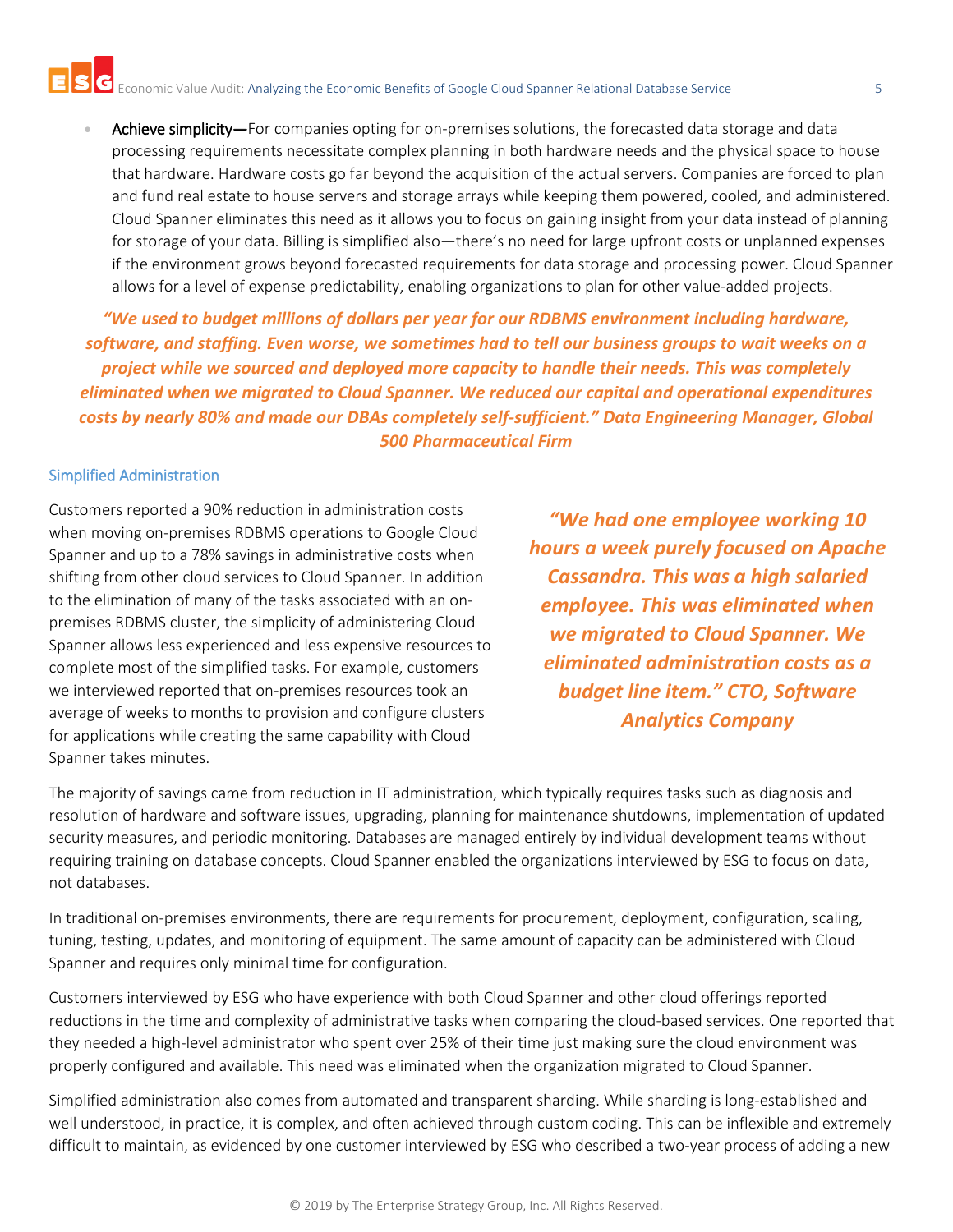shard to a sharded MySQL environment. Cloud Spanner removes the need for manual sharding, since databases are automatically sharded and distributed with no downtime and without performance impact to the application.

| <b>IT Task</b>                         | <b>On-Premises RDBMS</b>   | <b>Other Cloud Databases</b> | <b>GCP Cloud Spanner</b> |
|----------------------------------------|----------------------------|------------------------------|--------------------------|
| <b>Planning and Research</b>           | S<br>S)                    | <b>S</b>                     |                          |
| <b>Justification &amp; Procurement</b> | <b>S</b> S<br>(S)          |                              |                          |
| Deployment                             | 6 6 6                      | <b>S</b>                     |                          |
| Configuration                          | 66<br>(S)                  | S                            |                          |
| <b>Tuning &amp; Optimizing</b>         | S(S)                       | $\bullet$                    |                          |
| <b>Daily Job Administration</b>        | 666                        | 6 C                          | ( S                      |
| <b>Troubleshooting Hardware</b>        | $S$ $S$<br>S)              |                              |                          |
| <b>Updates and Maintenance</b>         | $\bullet$ $\bullet$<br>(S) |                              |                          |
| <b>Capacity Planning</b>               | (S) (S) (S)                |                              |                          |
| <b>Hardware Refresh</b>                |                            |                              |                          |

**Table 1. Simplified Management Helps Lower Administration Cost**

*Source: Enterprise Strategy Group*

#### Automated Scalability, Availability, and Agility

Data is only valuable when it can be effectively utilized to help meet business needs. ESG's customer interviews uncovered several ways in which replacing on-premises RDBMS clusters with Cloud Spanner had helped to make the business more agile and better enable business processes through:

*"We were able to empower development teams with the ability to run their own environments, which shrank deployment times from weeks to minutes." Data Engineering Manager, Global 500 Pharmaceutical Firm*

- Faster time to production—Customer interviews showed a marked improvement in the ability to bring production workloads online in a Cloud Spanner environment. One customer reported, "Spanner's ability to set up and tear down quickly is critical to us. Interoperability with Cloud DataFlow makes Spanner a force multiplier. We used to use (Apache) Cassandra for our supply chain data, with IT spending a few hours a week managing and maintaining the environment—that time has been reduced to zero. We were able to empower development teams with the ability to run their own environments, which shrank deployment times from weeks to minutes."
- Simpler scaling—Deploying databases to production is only part of the challenge. ESG has found that customers were able to act faster on volatile performance/capacity requirements in a Cloud Spanner environment than they could in the past using on-premises RDBMS or some cloud solutions. A customer who migrated from an on-premises RDBMS cluster said, "Scaling was always a challenge, because to scale meant adding a new database instance to the cluster and all the complexity that comes with that." "Scaling was a non-trivial exercise in server, database, storage, and network management," said another customer.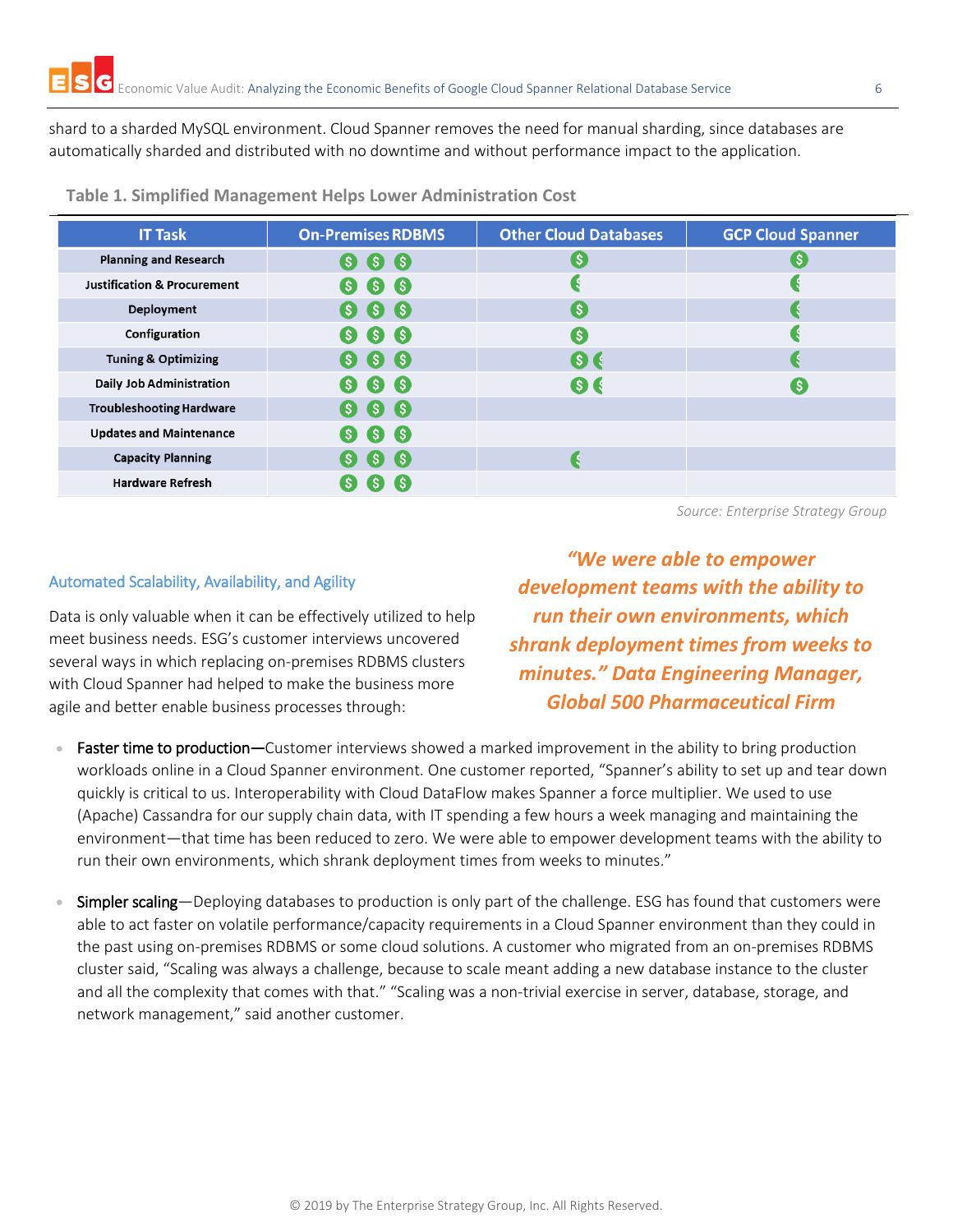*"Cloud Spanner's short learning curve meant that our data engineering team was able to port existing apps and begin coding new apps very quickly. Instant copies of databases vastly improved developer productivity." VP Engineering, Consumer Services Firm*

Faster application development-Customers reported substantial value in the ability to act quickly on opportunities. The agility brought by Cloud Spanner improved developer productivity by eliminating the need to code for database copies or strong consistency. One customer declared: "Cloud Spanner's short learning curve meant that our data engineering team was able to port existing apps and begin coding new apps very quickly. Instant copies of databases vastly improved developer productivity."

**Figure 3. Improved Business Agility with Cloud Spanner**

# **Cloud Spanner Advantage**

- Faster time to production
	- Simple performance and capacity scaling Faster app development
		-
		- Instant scalability of clusters
		- No up-front investment
		- Simpler business justification

# **Benefit to the Business**

- Faster and more profitable decisions
- Instant response to business needs
- Increased productivity and revenue
- 
- Ability to act on new opportunities
- Faster success/failure of initiatives
- Capitalization of new revenue streams

*Source: Enterprise Strategy Group*

#### **ESG Analysis**

ESG created a three-year TCO/ROI model that compares the costs and benefits of satisfying a modeled organization's relational database requirements with Cloud Spanner versus with an on-premises RDBMS cluster or other cloud services. The model leveraged the information collected through vendor-provided material, public and industry knowledge of economics and technologies, and the results of customer interviews. ESG's interviews with customers who have recently made the transition, combined with experience and expertise in economic modeling and technical validation of IT solutions, helped to form the basis for our modeled scenario.

The modeled organization started with 35 database instances and 10 TB of combined production, test, and dev data hosted on-premises. For the cloud-based solutions they looked at, they required a minimum of 10 TB of storage that was protected and could be accessed by all development teams. In one case, the cloud service required provisioning of disks from their cloud storage service separately from provisioning of the databases. In comparison, the on-premises RDBMS deployment required at least three times as much storage to provide redundancy and capacity for test/dev.

# Why This Matters

On-premises relational databases require the purchase and maintenance of physical servers, usually on a three- or four-year lifecycle plan. This requires a planning and procurement cycle that can be limiting to most businesses.

Many cloud-based RDBMS services allow for dynamic provisioning of capacity. Cloud Spanner adds a level of flexibility when looking at costing models because of Cloud Spanner's speed in spinning up, copying, and scaling databases.

Additional performance/storage capacity was reserved to handle seasonal bursts and additional load as demanded by the business. While the cloud-based solutions could spin up new nodes only when required, the on-premises RDBMS solution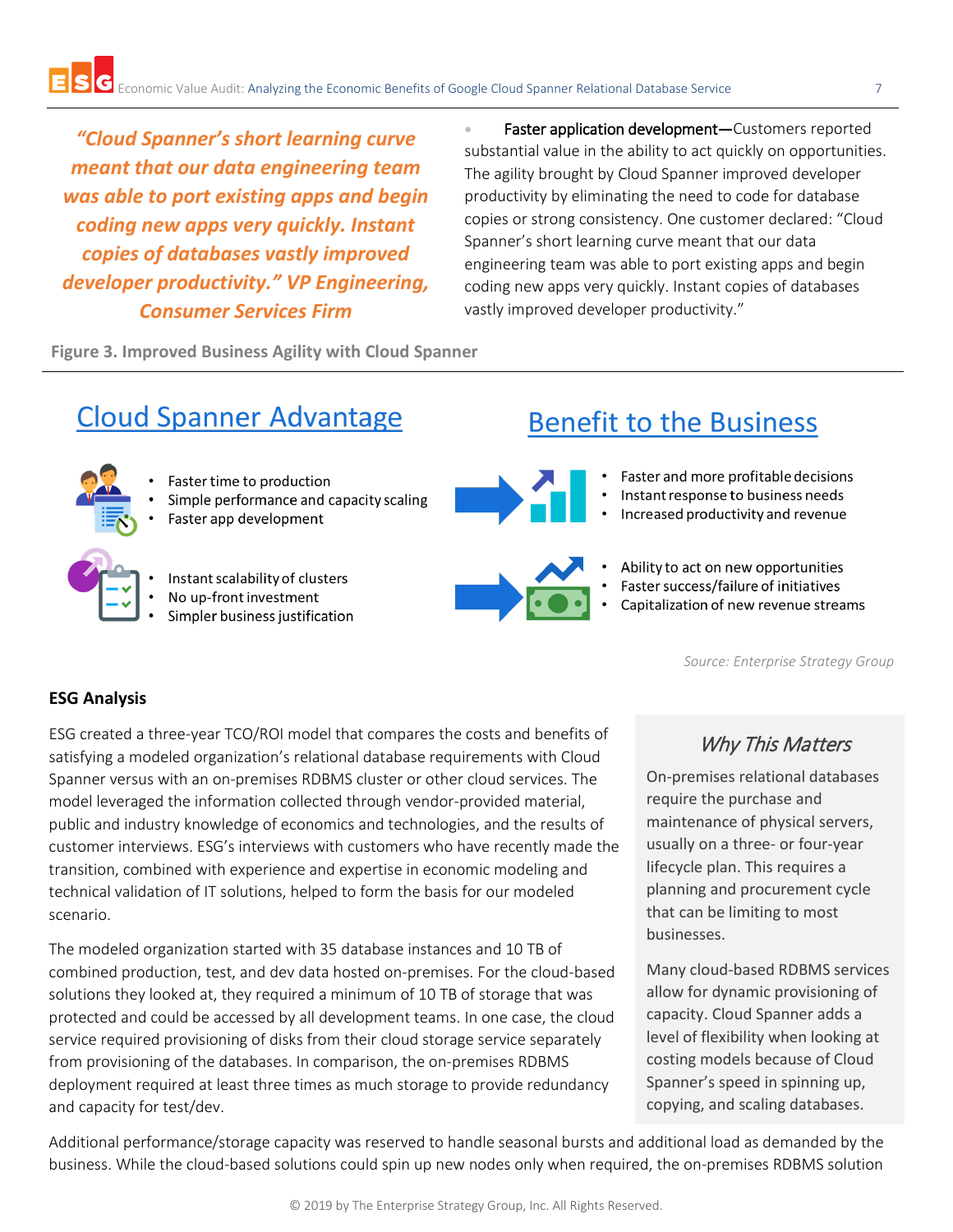required deployment of the "worst case" scenario from a performance and capacity standpoint as well as the purchase of additional nodes at the time of initial deployment.

In addition to gaining feedback from the actual environments of the customers we interviewed, we obtained validation of expected administration time spent managing each solution. ESG asked customers about the strengths and weaknesses of each solution and gave them the opportunity to provide guidance that allowed us to model the administrative hours required for an on-premises deployment as well as the expected reduction in hours expected with Google Cloud Spanner and other cloud databases.



#### **Figure 4. Three-year TCO Calculation**

ESG found that the Cloud Spanner solution could satisfy the needs of the modeled organization at a total cost that was 78% lower than an on-premises RDBMS deployment with no upfront costs, and up to 37% lower than other cloud database deployments.

The Cloud Spanner solution greatly reduced or eliminated upfront costs and maintenance, support, and infrastructure spending (power/cooling/floorspace). And because administration and maintenance were greatly simplified and did not require trained server, storage, or network administrators, cost of administration was reduced by 90% versus an onpremises deployment, and up to 80% versus other cloud-based managed database offerings. ESG believes benefits will be realized to some degree by most organizations looking to lower cost and complexity, while getting the most out of their relational database deployment. Every organization's requirements are different, and your particular savings may vary; not every organization needs an enterprise-grade, horizontally scalable, globally-distributed, and strongly consistent database service. For smaller organizations with less demanding requirements, Cloud Spanner might not be the best fit.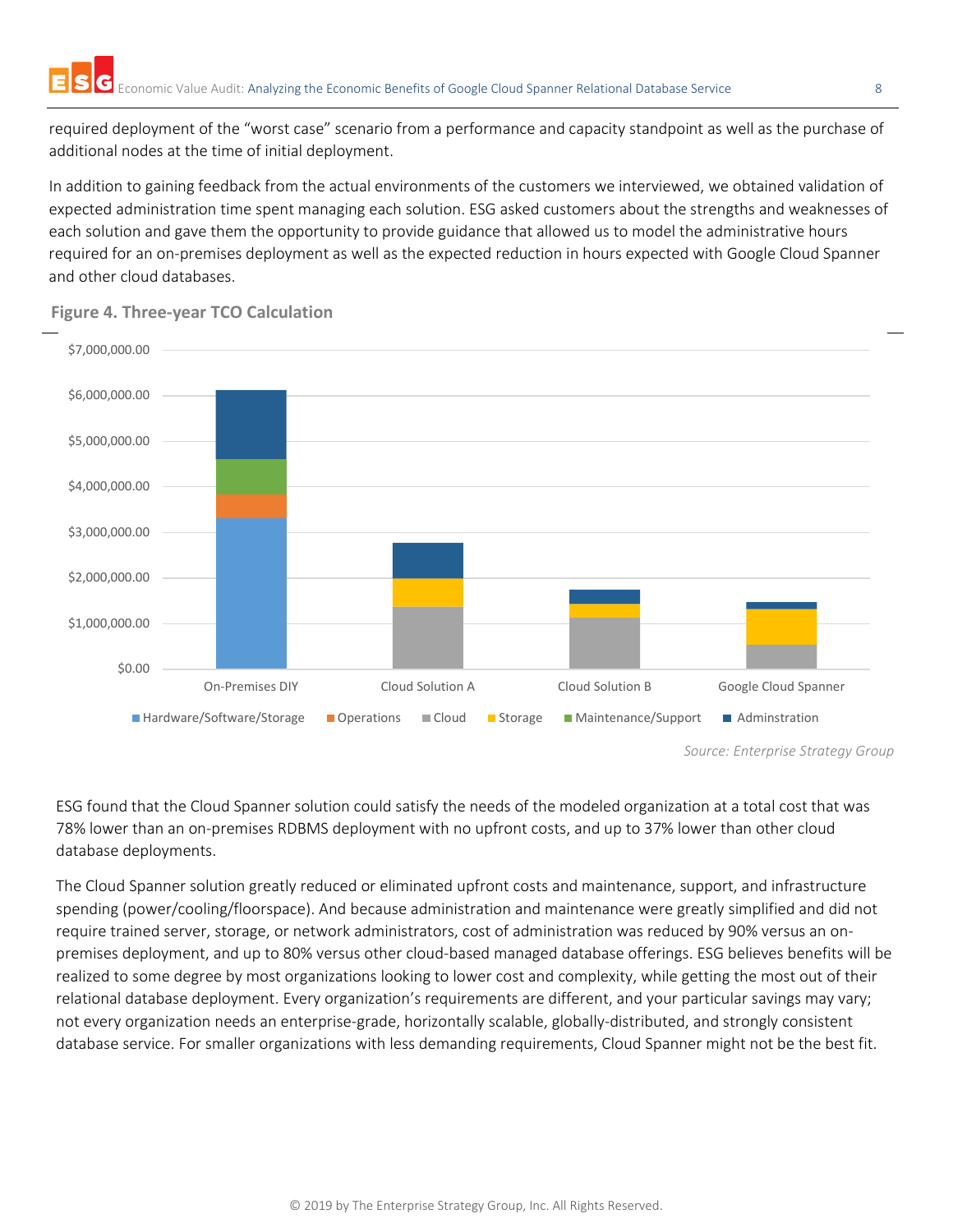# **The Bigger Truth**

While there are clearly many shades of gray for cloud-based databases, the benefits offered by cloud service providers in this space are becoming better understood and more highly valued by buyers. Cloud services now match and often surpass on-premises efforts, in terms of unit costs of resources as well as a wide variety of qualities that enable businesses to spend more time managing and extracting value from their data, rather than maintaining their databases.

In the long term, it is unlikely that many businesses will be able to—or want to—devote the extraordinary energy required to design, purchase, integrate, and manage their infrastructure. Even if they did, their chances of outperforming clouds for relational databases are slim. The economies of scale and magnitude of investment among cloud service providers are compelling.

ESG validated that Cloud Spanner provides cost-effective and agile relational database clusters that can be easily spun up and down as required and can be completely managed by individual dev teams. ESG validated the many benefits of Cloud Spanner with Google customers and found that Cloud Spanner not only provided their operations with significantly faster time to production, but also provided substantial cost savings without the need for a long-term contract or an upfront investment. More importantly, Cloud Spanner freed administrators to work on higher value initiatives and enabled businesses to scale performance and capacity at a speed that was previously impossible—positively impacting revenue.

ESG has performed economic evaluations of many of GCP's offerings such as Google Compute Engine, BigQuery, Dataproc, and Advanced Networking services and has found that with each offering, Google provides its customers with products that offer simple and flexible solutions with fair and highly visible on-demand pricing. Cloud Spanner offers an excellent opportunity for organizations to take advantage of the true agility and cost savings of a cloud-based architecture while leveraging their existing expertise. If your organization is looking to improve business agility with a scalable, cloud-based solution that is high-performing and cost-effective, ESG recommends that you give Google Cloud Spanner serious consideration.